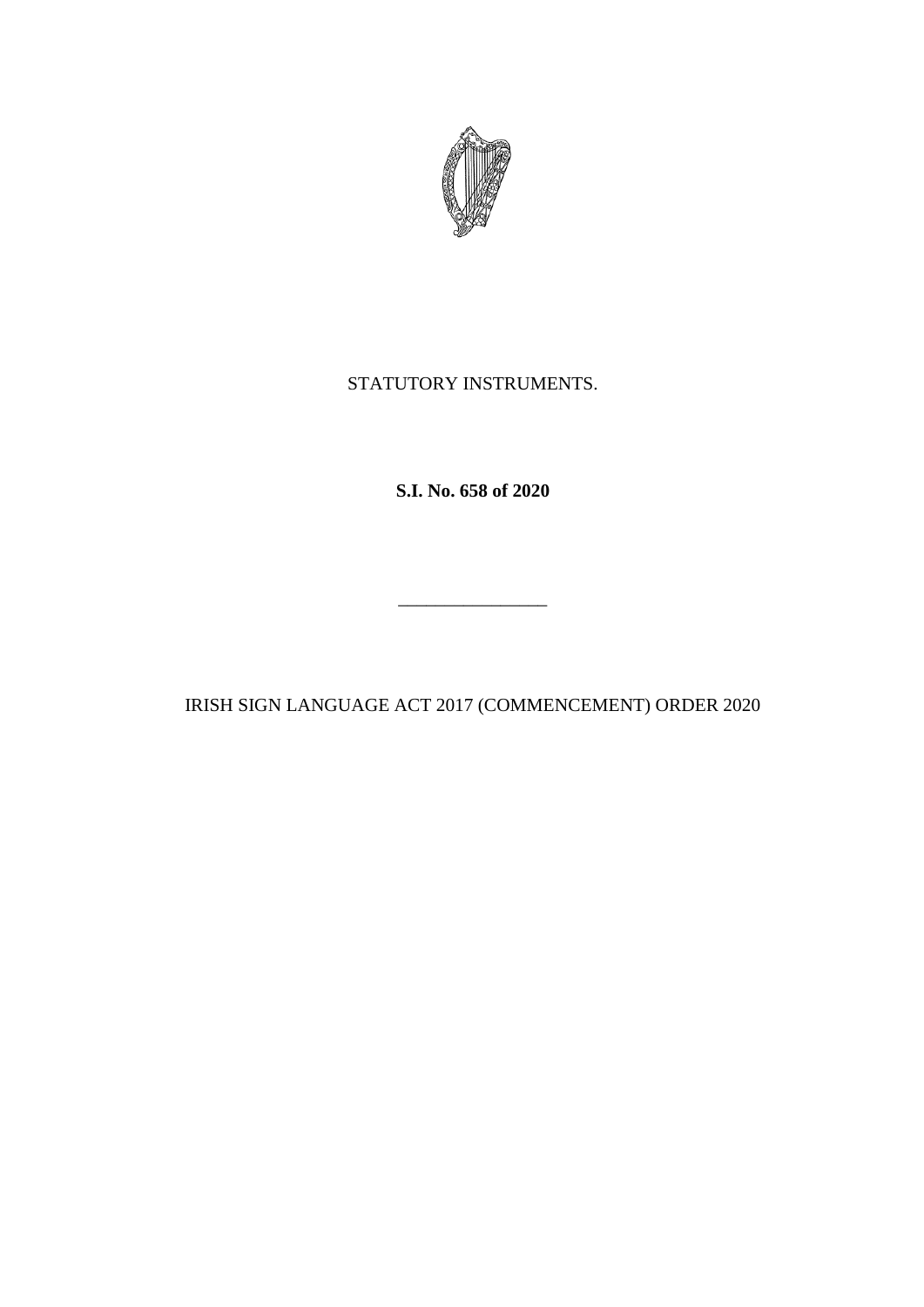## S.I. No. 658 of 2020

## IRISH SIGN LANGUAGE ACT 2017 (COMMENCEMENT) ORDER 2020

I, RODERIC O'GORMAN, Minister for Children, Equality, Disability, Integration and Youth, in exercise of the powers conferred on me by section 11(2) of the Irish Sign Language Act 2017 (No. 40 of 2017) and the Disability, Equality, Human Rights, Integration and Reception (Transfer of Departmental Administration and Ministerial Functions) Order 2020 (S.I. No. 436 of 2020) (as adapted by the Children and Youth Affairs (Alteration of Name of Department and Title of Minister) Order 2020 (S.I. No. 437 of 2020)), hereby order as follows:

1. This Order may be cited as the Irish Sign Language Act 2017 (Commencement) Order 2020.

2. The 23rd day of December 2020 is fixed as the day on which the Irish Sign Language Act 2017 (No. 40 of 2017) comes into operation.



GIVEN under my Official Seal, 17 December, 2020.

RODERIC O'GORMAN,

Minister for Children, Equality, Disability, Integration and Youth.